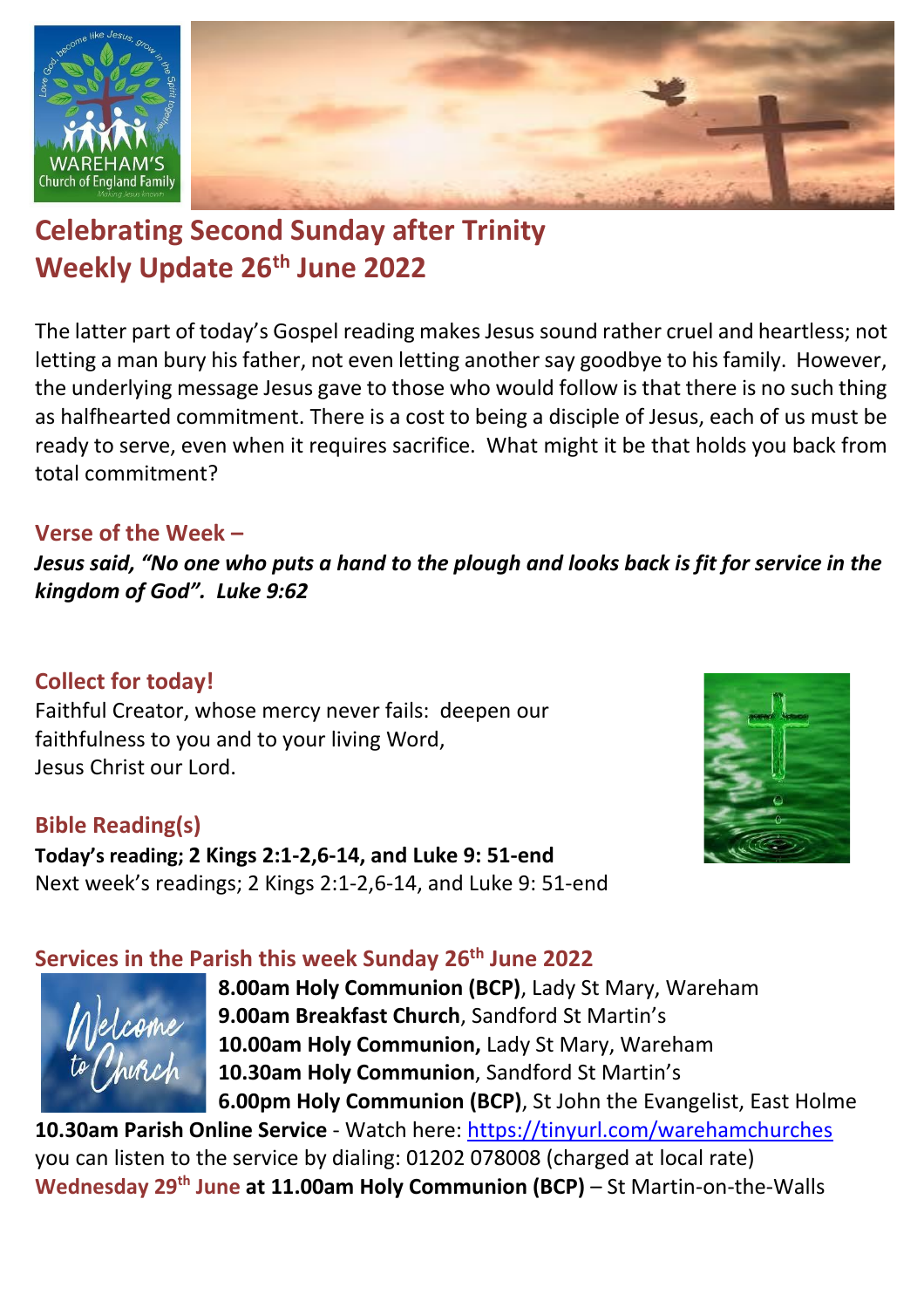## **Services in the Parish week beginning 3 rd July 2022**

**8.00am Holy Communion (BCP)**, Lady St Mary, Wareham **9.00am Breakfast Church**, Sandford St Martin's **10.00am Communion with Angel Voices,** Lady St Mary, Wareham **10.30am Morning Worship**, Sandford St Martin's **10.30am Holy Communion (BCP)**, St Nicholas, Arne **10.30am Parish Online Service** - Watch here:<https://tinyurl.com/warehamchurches> you can listen to the service by dialing: 01202 078008 (charged at local rate) **Wednesday 6 th July at 11.00am Holy Communion (BCP)** – St Martin-on-the-Walls

### **What is happening in the Parish?**

### **Joseph Calleja in Concert – Sold Out**

**On Wednesday 29th June the Priory Church of Lady St Mary is hosting the world-renowned opera singer Joseph Calleja,** please note it would help greatly if you could have your ticket ready to be scanned (if on a mobile phone) or printed ticket to hand in when you arrive at the church.

### **Men's Breakfast**

The next Men's breakfast will be on **Saturday 2 nd July at 8.30am at Not Just Sundaes**. Whether you were a regular at men's breakfasts in the past, or have never been before, you are welcome to come along. The cost will be £6 per head, please contact the Parish Office



on 01929 550905 or [parish.office@warehamchurches.org.uk](mailto:parish.office@warehamchurches.org.uk) to book your place

**Ladies' afternoon** Ladies would you like to take time out? Come along for an afternoon of



reflection, fun and craft followed by a cream tea.

Date: Saturday 9th July, 1.30 - 4.30pm venue: Sunnyleigh, Hyde, BH20 7NT - Transport can be provided. Tickets £5, concessions available. Please contact Debs in the office, Linda Tel 01929 289236 **[l.everett1@icloud.com](mailto:l.everett1@icloud.com)** or Anne Laking Tel 07921 648148 if you would like to book your place.

### **Farewell to Brigid Barrett**

On Sunday 10<sup>th</sup> July we will be saying farewell to Brigid Barrett. Brigid will be preaching and presiding at the 10am Holy Communion service and we will be having a cake and coffee celebration to follow. Brigid has lived in Wareham for many years and felt her call to ministry here, training at St Peter's church Parkstone, she then returned to minister here in her home parish. We have all been blessed by this these past few years but now she is moving on to pastures new and we can all wish her well when we gather on 10<sup>th</sup> July.

**Ladies Walking Group:** An opportunity to get out in nature and to share with others. In July we will meet on Thursday 21st, at The Rectory, 9.30am to arrange lifts to Durlston Castle. Our curate, Solveig will meet us there at 10.00 and guide us on a walk followed by lunch in her garden. Please bring a sandwich. The walk will be approximately 1 to 1.5 hours. There will be no



walk in August as many are away. Dates for September and October will follow soon. For further information or if you would like to lead a walk, please contact Linda Tel, 01929 289236 or email [l.everett1@icloud.com](mailto:l.everett1@icloud.com)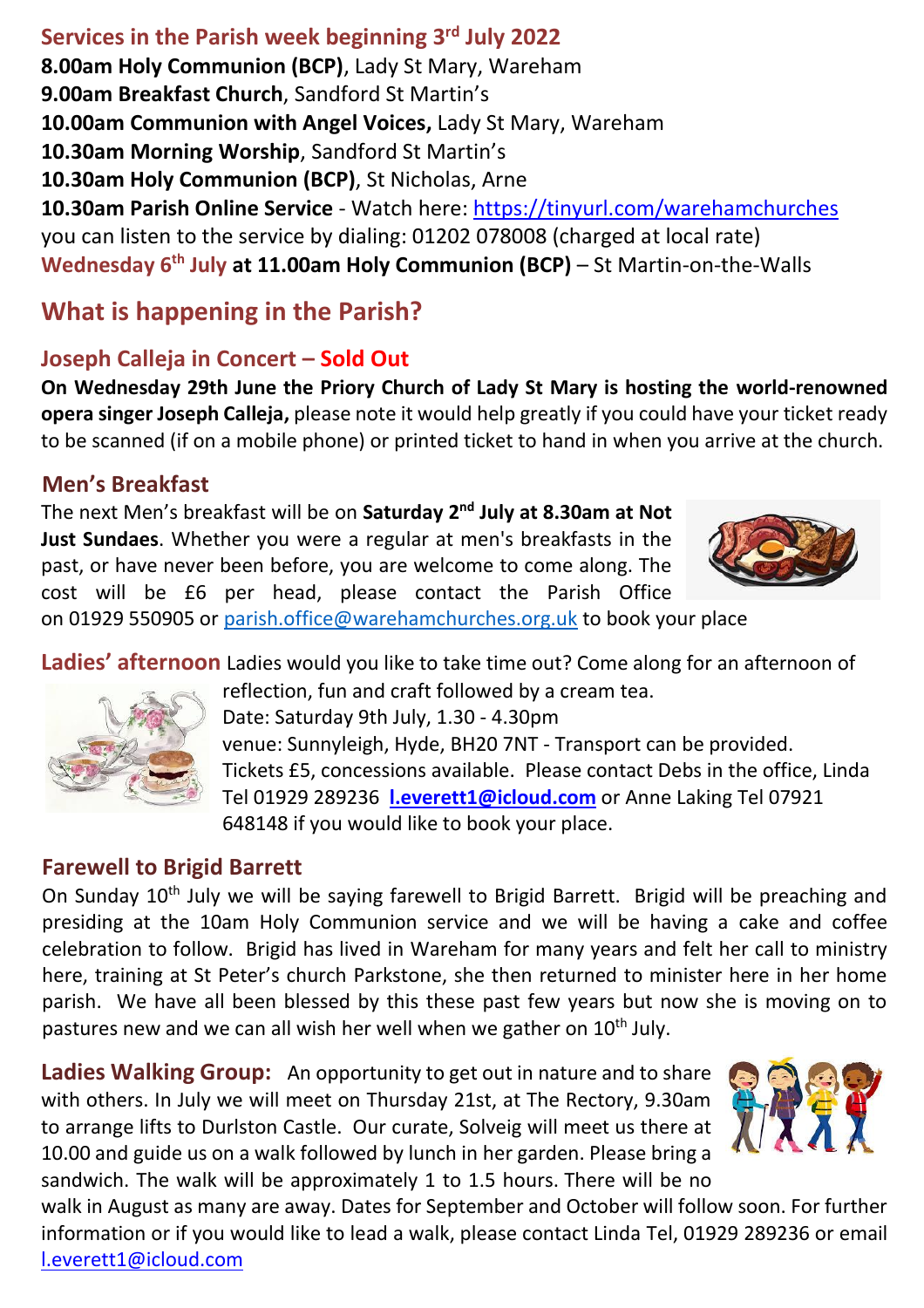

### **Prayer Focus:**

### **We give thanks to God for:**

- All who have given refuge and others who are working to welcome refugee families into their homes.
- God's love for each one of us shown in

### **We pray to God for:**

• Peace, justice, and freedom for all throughout the world who are suffering from oppression, poverty, or injustice in any form and especially we pray for a just end to the war in the Ukraine.

Jesus Christ.

- The wonders of God's creation that surrounds us.
	- The safe release of fighters in the Ukraine who have been threatened with execution.
	- For all those who are suffering from the earthquake in Afghanistan and the floods in Bangladesh.

### **Those asking for prayer:**

Elaine Latham, Zamira Gates, Eric and Anne Mills, Rebecca Hogg, Judith Nott, Libby and Matthew Richter, Lottie Bugler, Edna Farley

#### **Those who have died recently and those who mourn:**

Barbara Lee, Eric Axon, David Harris, David Parsons

#### **Our Mission Prayer:**

We pray for Christians in Wareham and all over the world as they live out their faith and witness to Jesus' saving grace in our lives. And in a local outreach we pray for Not Just Sundaes Community Café as in August we shall celebrate 10 years since starting. Please pray for the Trustees as they oversee the work of the café and especially for café manager Felicity Roberts together with all the volunteers as they carry out a ministry of hospitality to local people, community groups as well as to visitors.



**Tuesday weekly prayer Zoom meeting Our weekly Zoom prayer meeting will start at 7.30pm.** If you would like to receive the Zoom link, please contact Debs or Simon. All are welcome to join us to pray online.

**Prayers for Ukraine -** With the war intensifying in Ukraine, we will be continuing our prayers at 12pm and 5pm in Lady St Mary Church each day (except Sunday), it would be lovely to have more people join us - the need is so great.

**Mission Sunday -** This was an opportunity to support and encourage our mission partners through prayer and financial giving towards the work they are doing to share the gospel, locally and around the world. **If you would still like to give ISSION SUNDAY financially, it is not too late, but the closing date is 30th June 2022. Please contact Debs at the Parish Office for ways to do this. Thank you**.